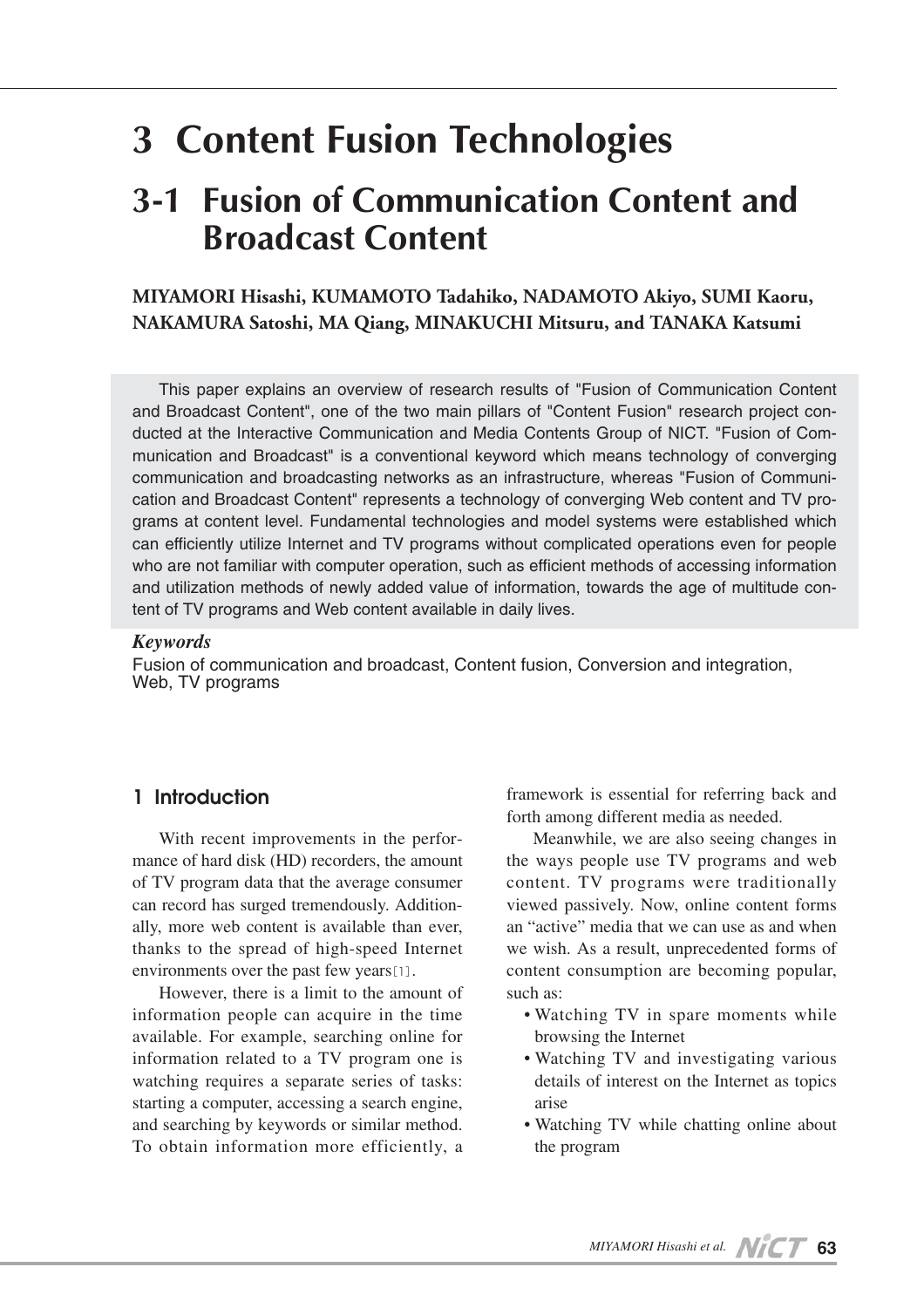Taking these developments a step further, the simultaneous use of content from various media in combined formats according to the situation offers significant potential for content services of unprecedented added value.

The fusion of content described above formed the topic of a research project conducted by the Interactive Communication Media and Contents Group over the three-year period from April 2003 to March 2006. The project consisted of two parts: the fusion of communication content and broadcast content, and the fusion of digital content and real-world environments. With respect to the former, research was published on future content viewing environments for an age in which a vast amount of content is available on TV and the Internet viewing environments that offer highly efficient means of information retrieval, new uses of information customized to the viewer, and greater added value overall.

Below, Section **2** summarizes trends and topics to date related to the fusion of communication and broadcasting, and Section **3** describes the authors' interpretation of "content fusion". Section **4** introduces examples of the development of new content viewing environments combining the Internet and television, and Section **5** presents examples of the development of content services based on the conversion of web content into other forms. Section **6** closes with a general summary.

## **2 Trends to date in communication-broadcast fusion**

Discussions of communication-broadcast fusion first started gaining momentum around 1994. Previously, discussion had centered on the sharing of information transmission routes in the network infrastructure; that is, combining communication services (using cable TV networks) and satellite broadcasts (using communications satellites) and the like [2].

However, given the diversity both in program producers and in audiences, a significant gap developed in the pace of progress between the fields of broadcasting and communications. Traditionally, broadcast TV programs involve integrated production and distribution by broadcasters who own both the program production environment (the "soft" infrastructure) and broadcast facilities (the "hard" infrastructure), a situation that has been in place from inception to the present. In the field of communications, however, under a revision to the Broadcast Law in 1989[3], the "soft" and "hard" infrastructure (of commissioned broadcasters) can be separated, enabling broadcast business by entities that have either program production functions or broadcast facility functions. Moreover, in 2002, the enactment of the Law Concerning Broadcast on Telecommunications Services<sup>[4]</sup> enabled broadcasting over wired networks such as ADSL, FTTH, or other broadband lines. As a result, more new broadcasters have emerged in the field of communications, and fusion services of many kinds are now offered by a variety of providers.

In the field of broadcasting, meanwhile, recent years have finally shown signs of serious efforts toward server broadcasts using metadata. It appears that server broadcasts will commence in Japan in fiscal 2007, and we can expect to see the gradual introduction of various metadata-based services — including TV-Anytime<sup>[5]</sup>, P/Meta<sup>[6]</sup>, and J/Meta<sup>[7]</sup>.

Previous discussions of communicationbroadcast fusion can be seen as focusing mainly on infrastructure sharing, diversification of providers, and program viewing supported by storage equipment.

However, very little attention has been paid to fusion specifically enabling viewers to combine program and communication content as they wish. This sort of fusion would naturally necessitate a framework for the appropriate handling of copyright; this issue aside, it is precisely this type of viewing — involving the combination of diverse content — that we define as communication-broadcast fusion.

The basic underlying technology required to implement this content fusion has been at the focus of a range of relevant research.

For example, a method of searching for web pages similar in content to TV news pro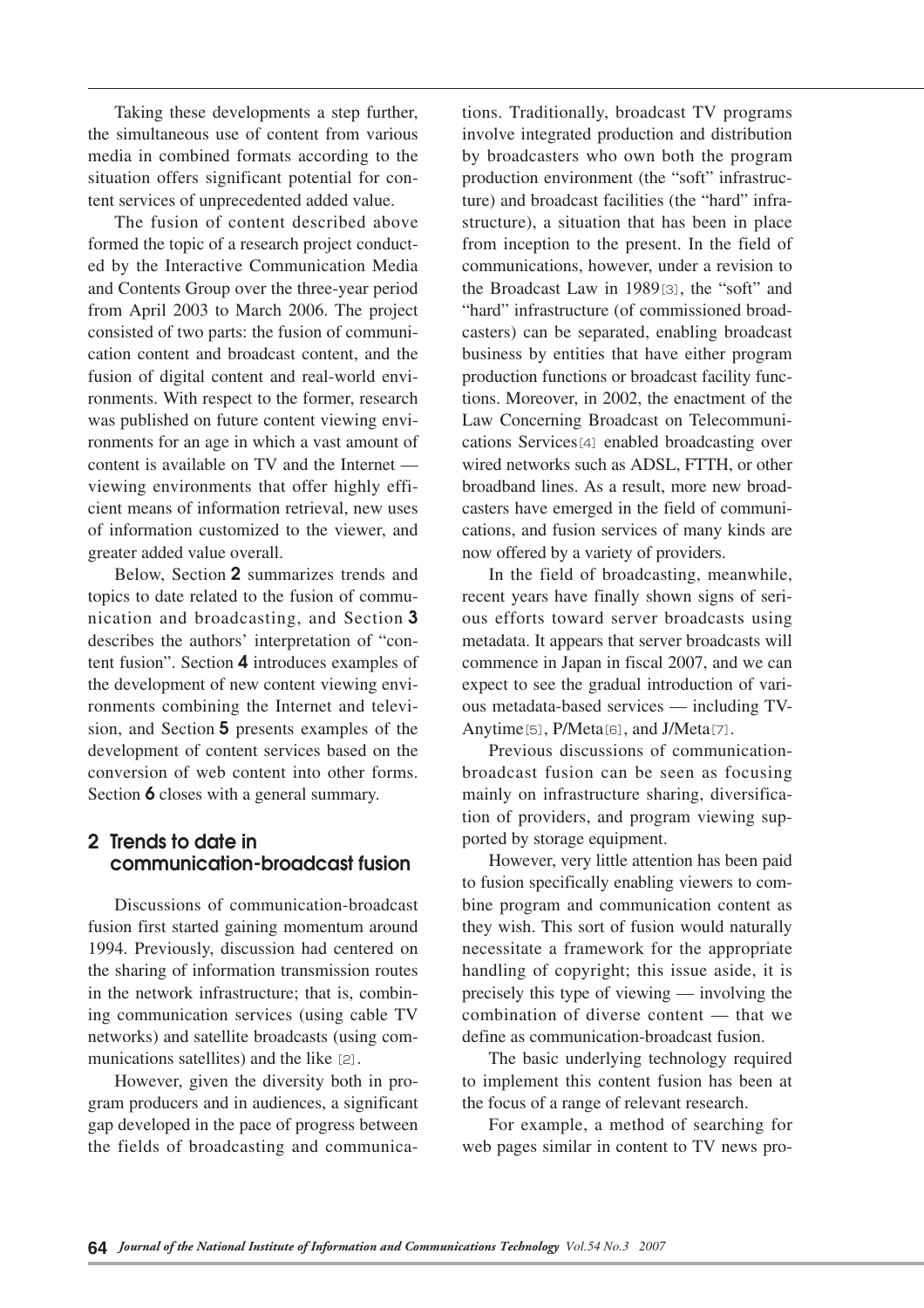grams has been proposed by Henzinger and other researchers at Google, USA[8]. In this method, news programs can be treated as streams of closed-captioned information that provide the basis for a series of searches for similar web pages. Searching for complementary information[9] (described below) has been proposed as a method not only of searching for similar pages but also for complementary pages reflecting similar content from other perspectives.

In addition, TV2Web[10] and Video Manga[11] have been proposed as viewing interfaces that provide an efficient way to get an overview of programs or find scenes. TV2Web creates storyboard structures of various levels of detail, comprising thumbnails of video segments and subtitle data. Through a "zooming" feature, users can zoom in and out of the structured data to switch between elements smoothly, in an efficient approach to understanding the overall nature of programs or to finding scenes. Video Manga arranges key frames (of various sizes and determined by the relative importance of video segments) in a comic-book-like presentation format as a summary, enabling viewers to grasp important situations at a glance. Both of these approaches essentially present a reduced amount of information to users, but in the method proposed in  $WA-TV$ [12] (described below), access to information of interest is further facilitated by the integration of information related to TV programs in a screen of video segments. This approach reduces the amount of program content shown to users while increasing the amount of information offered from other perspectives.

In addition, a zooming interface $[13][14]$  is a common means of efficiently viewing a great deal of information on a single screen. Zooming interfaces are mainly employed when users navigate through the information presented. In some instances, enlarging a portion of interest presents more detailed information; in others, the same information is presented in a variety of sizes. Although many R&D case studies on zooming interfaces have

presented numerous conclusions, in short we can say that the conventional zooming function is generally dependent on the individual applications within a system. On the other hand, with respect to the concept of "zooming cross-media"[15](described below), a zooming description language has been proposed that can describe the actions of zooming operations. Specifically, this language encodes dynamic control of the current display style, thus enabling flexible implementation of zooming functions in a common browser.

Moreover, Webstage[16] has been proposed as a method of converting web content into other media for information acquisition, in which each segment of a web page is treated as a program element and presented through sound and graphic characters. Meanwhile, wEE[17], u-Pav[18], Web2Talkshow[19], and Interactive e-Hon<sup>[20]</sup> (described below) have been explored as presentation techniques that support comprehension (through rephrasing suited to user ability) or better internalization (through methods of presentation that render the given content more familiar to the user). These methods of content generation have been proposed specifically as ways of communicating greater nuance and detail.

## **3 Defining fusion of communication-broadcast content**

Here we summarize our interpretation of the fusion of communication and broadcast content.

As mentioned in Section **2**, much has been discussed concerning communication-broadcast fusion in terms of program distribution over broadband Internet. These discussions mainly deal with how information is streamed or distributed through the infrastructure of communication and broadcast networks. Specifically, the main focus of investigation has centered on approaches to combining infrastructural technologies of content distribution.

Although this combination is certainly a key subject, it is our view that, once this com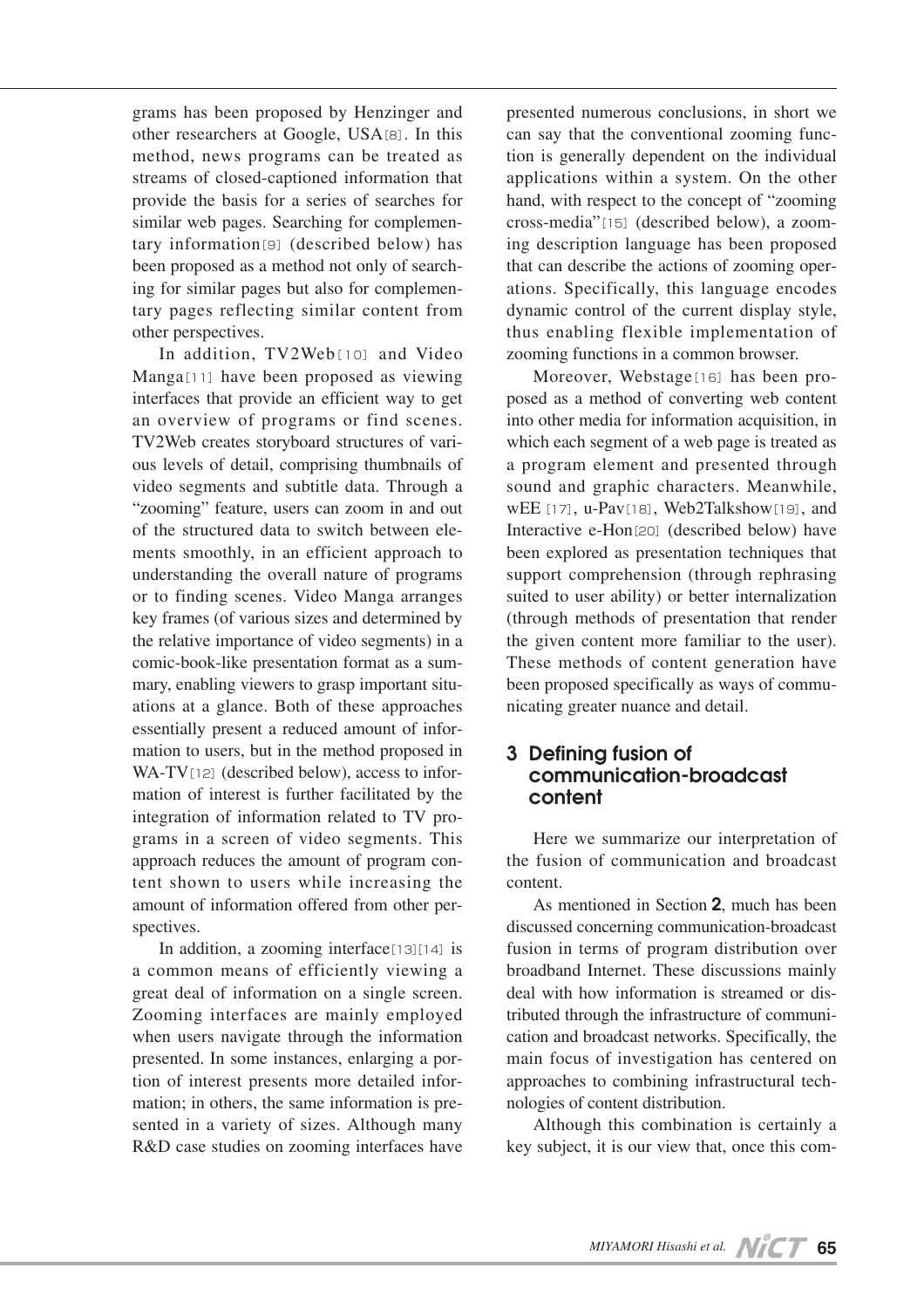munication-broadcast fusion is achieved, the approaches taken in applying this fusion technology will be equally important. How will content be combined through these approaches specifically, web content (communications) and TV content (broadcasting)? What kinds of content services are feasible? What new value will be offered to the user? Rather than calling these approaches "communication-broadcast fusion", we refer to them as embodying "communication-broadcast content fusion". In this paper below, "communication content" is limited to web content, while "broadcast content" is restricted to TV programs in our introductions of development examples.

## **4 Internet-TV fusion**

## **4.1 Complementary TV-web viewing with next-generation HD/DVD recorders — side-trip viewing**

Like a stop on the way to one's destination, side-trip viewing is a feature enabling TV viewers to find the answer to any sudden questions immediately, without missing scenes of interest. After finding answers to his or her questions, the viewer can continue watching the program. Specifically, when a question comes to mind, the viewer can pause the program and perform a "zoom-in" operation. The program is displayed at reduced size and web pages with content thought to be most complementary to the scene are shown under the program window. Selecting a web page enlarges

it, effectively presenting it as a regular web page. After viewers have found the information they were looking for, they can resume watching the paused scene (Fig. 1).

This approach applies a method of searching for complementary information[9] in which web pages with content complementary to the scenes are sought in real time, based on analysis of the TV program's closed-captioning titles. In searching for complementary information, special data called topic structures are extracted from the closed-captioning data as the basis for structured questions that may yield details or lead to related topics of interest concerning the captions or content. In turn, these questions are used for web searches. Unlike traditional "similarity searching", this approach enables searching on a more detailed level or from varied perspectives.

This system eliminates the need to enter search keywords, thus allowing for the efficient use of Internet-based information even by users unfamiliar with computer operations.

## **4.2 WA-TV: TV-to-web conversion and integration in related web content**

"Webifying and Augmenting TV" (WA-TV) describes a system for enhancing the "browsability" of TV programs by creating easily accessible web content combining desired scenes with related information[12]. As shown in Fig. 2, WA-TV presents thumbnails of TV program scenes next to closed-caption-



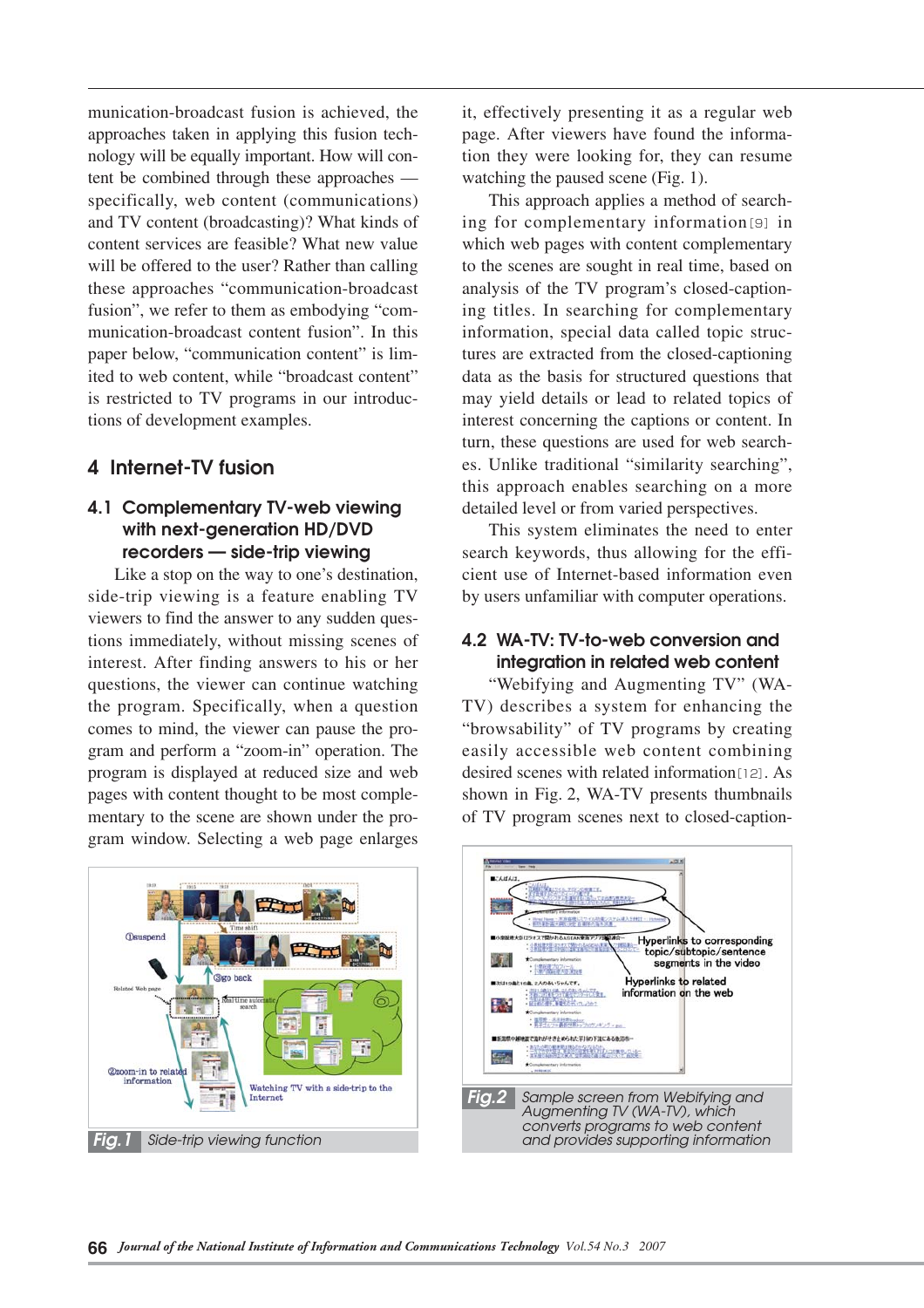ing data for the scenes. This data is converted to web content arranged in chronological order from the top to bottom. Additionally, topranked results from searching for complementary information are shown below the subtitle data. As with side-trip viewing, this system enables easy and efficient use of information on the Internet even by users unfamiliar with computer operations, and it offers the advantages of rendering TV programs easier to "browse" and understand.

## **4.3 Applying viewer reactions using live chat about programs**

Using live chat with respect to ongoing programs represents a potentially effective method of obtaining relevant information[21]. In such a system, viewers of TV programs would congregate in a chat community on the Internet and enter comments regarding their impressions of the program or specific content in real-time, enjoying a form of online conversation. Changes in this chat data over time or particular expressions can be analyzed to detect the extent of viewer reactions or intensity of emotions — from excitement, enjoyment, or interest to sadness or despair. This analysis in turn would allow for the presentation of viewer reaction rankings (for example, ranking scenes from the previous week that elicited the greatest reaction or excitement among viewers, by frequency), viewing with others who have indicated similar (or different) values, or other means of program viewing offering new added value not available through traditional media[21].

## **4.4 Integrated search engine for recorded programs and web content**

A prototype search engine has been developed that enables integrated searching not only of web content but also programs recorded on a user's computer[22]. (Although Sections **4.1** to **4.3** discuss applications for either live or recorded programs, this section deals with an application exclusively for recorded programs.) Integrated ranking of web content and recorded

programs is implemented as follows. Query candidates are extracted from closed-captioning of recorded programs, and existing search engines are used to obtain web page candidates. Characteristic vectors common to the web page candidates and recorded programs stored on the user's personal video recorder (PVR) are generated using a vector space model, and an integrated index is created. Integrated rankings are generated by calculating the similarity between a query and the characteristic vectors in the integrated index. Accessing other media and controlling the level of detail is achieved by zooming, implemented through zooming crossmedia<sup>[15]</sup> technology.

## **5 Conversion of web content to other media**

## **5.1 Web2TV with Emotional Expression (wEE)**

wEE (pronounced "wee") is a system for automatic conversion of news articles on the Internet into video content presented in the style of TV news programs, using computer animation and speech synthesis (Fig. 3).

The relationship of text information in news articles to photos or other still pictures is determined (by finding the synchronized areas between the online graphics and text), and written expressions are converted to spoken expressions. In addition, an "impressions dic-

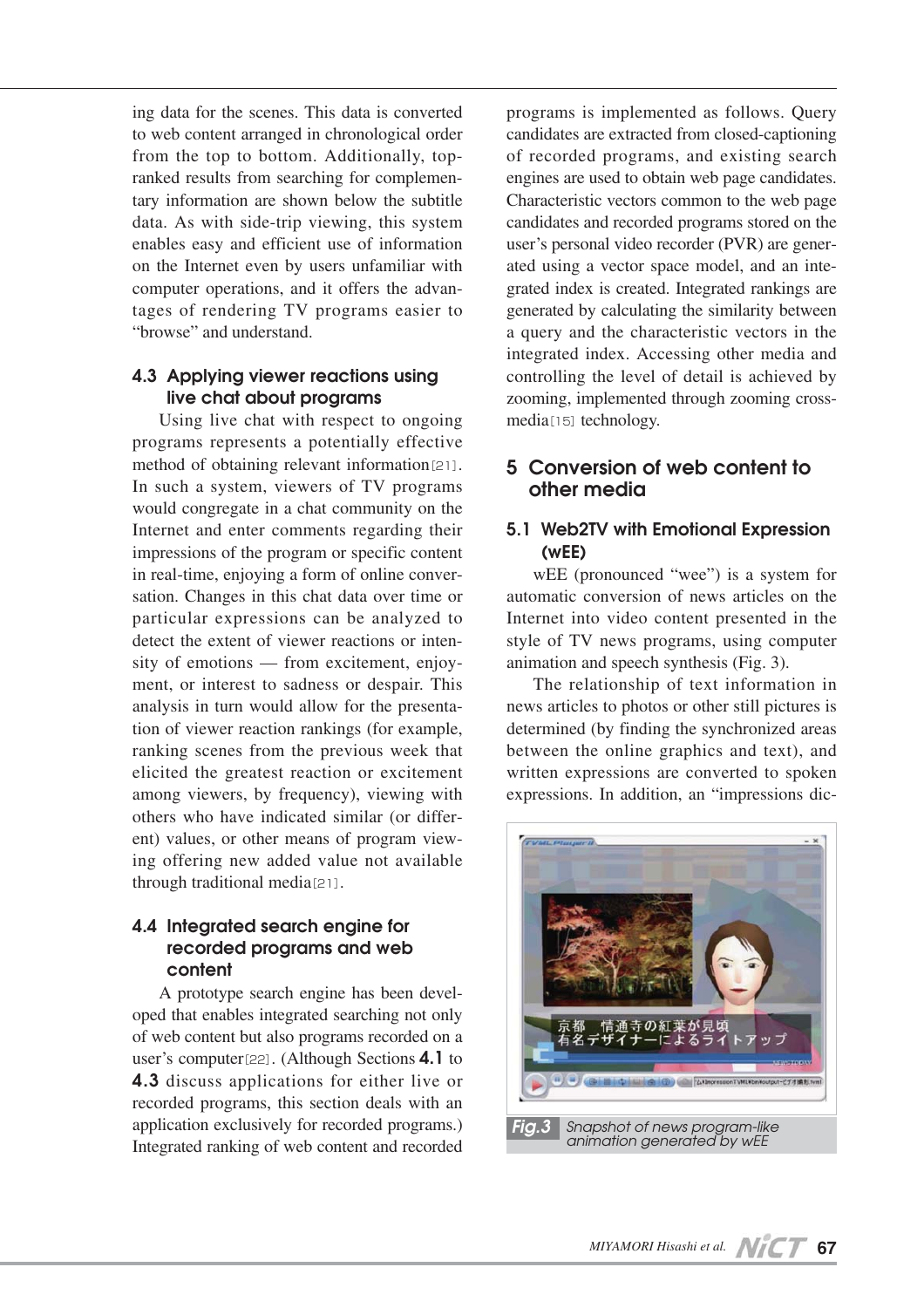tionary" indicating the relationship of words to an impressions scale (applying a database of news in newspaper articles over the past 12 years) is used to determine an impression of the news from the title and first paragraph; that is, whether the news is sad, reassuring, or so on. Based on weighted relationships within an evaluative index incorporating such impressions and on the extent to which content is understandable, favorable, endearing, and so on (based on research with test subjects), the article can be presented as a computer-generated announcer changes his or her tone of voice and facial expressions, with corresponding changes to the background music[17].

This system would render it easy to check news and other web information of interest even while the user is busy with household chores or other work.

### **5.2 u-Pav**

u-Pav[18]is a system for passive reception of web content on a mobile phone. In contrast to wEE, which is designed for passive viewing of web content on a computer enhanced by computer animation and speech synthesis, u-Pav combines online graphics, text animation, and speech synthesis in a presentation format for mobile phones. To present information drawn from the web on a small screen and in a straightforward manner, groups of keywords are extracted from the web content and text animation is used to show the relationship between these groups. As with wEE, impressions of the content are extracted, and background colors are used to signal an impression of the page — blue for sad topics, for example, or red for lively ones.

#### **5.3 Web2Talkshow**

Web2Talkshow is a system for automatic conversion of web content to video content resembling a comic dialogue $[19]$ (Fig. 4). As with wEE, computer animation and speech synthesis is employed, but in this system, web content written as declarative sentences is automatically converted to dialogue, and this dialogue is further enhanced with humorous

touches. Keywords extracted from the web content and a computer dictionary are used to find puns and related words, dialogue is generated to follow a predetermined script with traditional elements of comic dialogue (including punch lines), and character animation, virtual camera work, and other effects are added to create comedians represented by animated characters. In addition, for a more endearing effect, speech synthesis simulating a particular regional dialect (e.g., from the Kansai region) is used. This system holds potential in enabling viewing of even difficult news articles in a way that is interesting and enjoyable to older people and young children.

#### **5.4 Interactive e-Hon**

Interactive e-Hon is a system for converting text information in electronic content such as web pages and news articles on the Internet into animation, to help children better understand the given content[20](Fig. 5). Animation is created by finding the correspondence between text information written in declarative sentences to prepared components, including animated characters and actions. Further, this text information is converted to more easily understandable expressions in the form of a parent-child dialogue presented along with the animation. Explanations using animation and dialogue between parent and child characters will help even in the learning of pre-school children.

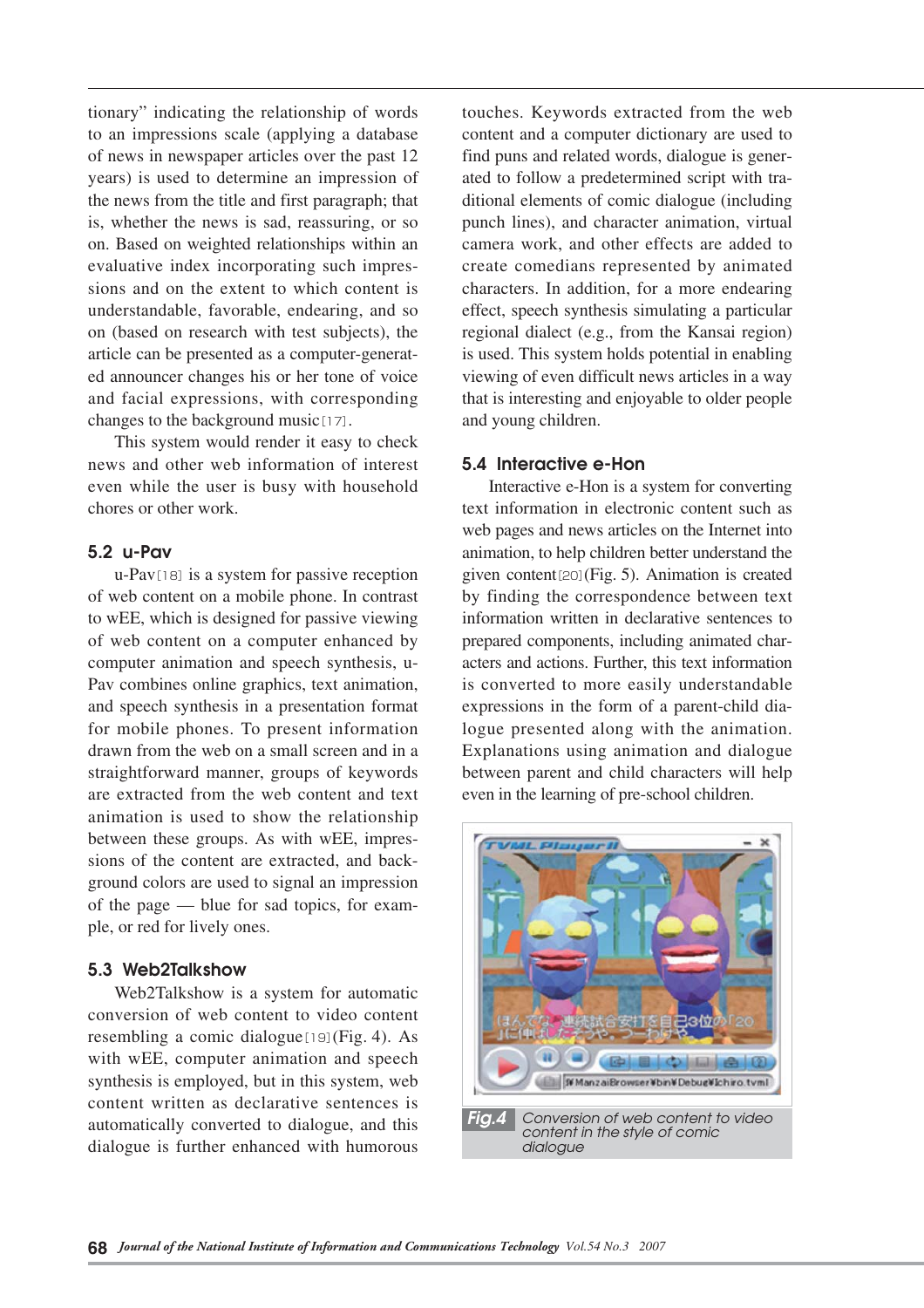

## **6 Conclusions**

We have introduced the main results of research undertaken by the Interactive Communication Media and Contents Group on the fusion of communication and broadcast content — in short, a content fusion project. The fusion of Internet and TV content enables the efficient acquisition of information from a vast amount of content and presentation in a variety of formats. Content can now be used in value-added ways that render it easier to understand. Although limitations of space require that we summarize each set of research results and any related research, we encourage readers to refer to the individual papers for further details. Some results presented here have been selected for further development by NICT, and development for practical applications is underway, for corporate technology transfer, commercialization, and other purposes. Significant potential is also noted for development aimed at home information appliances and in real-world and ubiquitous content applications throughout the civic infrastructure.

## **Acknowledgments**

This research is partly derived from the Informatics Research Center for the Development of a Knowledge Society Infrastructure, under the 21st Century Center for Excellence (COE) Program at Kyoto University (project leader: Katsumi Tanaka). In addition to the authors, research results introduced in this paper were made possible through the contributions of Atsushi Iizawa, Yasushi Ogawa, Tadashi Araki, Zoran Stejic, and Ai Kato of Software R&D Group, Ricoh Co., Ltd., Masaki Hayashi, Mamoru Doke, and Narichika Hamaguchi of NHK Science and Technical Research Laboratories, and Makoto Yokozawa, Toru Hamabe, and Hiromi Uwada of Nomura Research Institute (titles omitted). The authors also wish to thank Chikako Sugiyama, Asuka Miyaguchi, and Maki Taninaka for a variety of research support.

## *References*

01 P. Lyman, H. R. Varian, K.Swearingen, P. Charles, N. Good, L. L. Jordan, and J. Pal, "How much information?", 2003.

01 http://www.sims.berkeley.edu/research/projects/how-much-info-2003/

2 Ministry of Internal Affairs and Communications (formerly MPT) Advisory Council on Convergence of Communications and Broadcast towards 21st Century: Change of Information Environment and Convergence of Communications and Broadcast,

02 http://www.soumu.go.jp/joho\_tsusin/policyreports/japanese/group/tsusin/kankyou/index.html

- 03 Broadcast Law, http://law.e-gov.go.jp/htmldata/S25/S25HO132.html
- 4 Law Concerning Broadcast on Telecommunications Service,

04 http://law.e-gov.go.jp/cgi-bin/idxoutrefdata.cgi?H\_FILE\_RECNO=01201&START\_P=0&END\_P=0

05 TV-Anytime Forum, http://www.tv-anytime.org/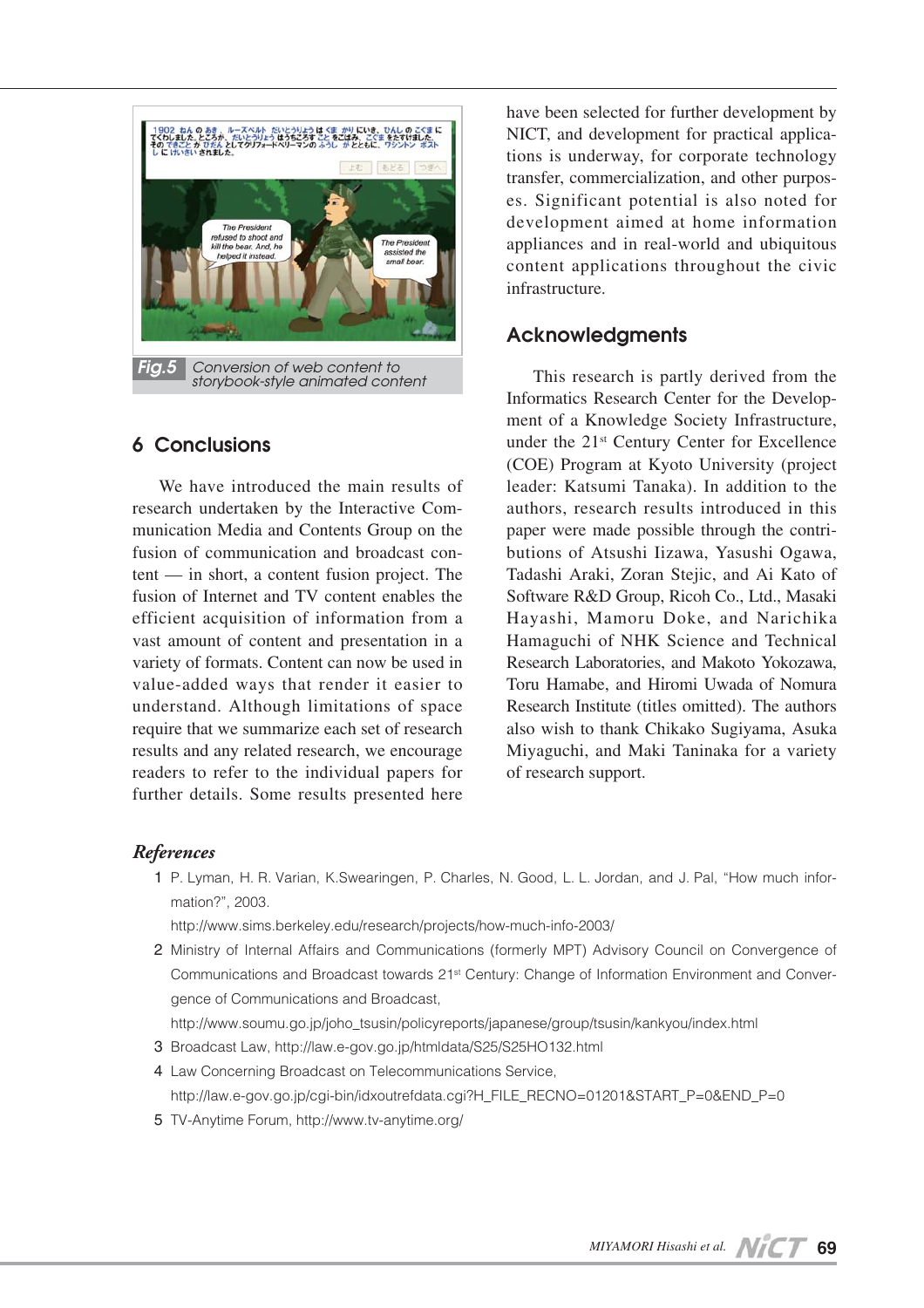- 06 EBU Tech 3295 The EBU Metadata Exchange Scheme, 06 http://www.ebu.ch/metadata/pmeta/v0100/html/P\_META1.0/P\_META3.html#anchor6
- 07 Common Metadata System J/Meta3.0, 07 http://www.fmmc.or.jp/fmmc-html/jmeta/053105\_press\_release.pdf
- 8 M. Henzinger, et al, "Query-Free News Search", WWW2003, May 2003.
- 09 Q. Ma and K. Tanaka, "Topic-Structure-Based Complementary Information Retrieval and Its Application", ACM TALIP, Vol.4, No.4, pp.475-503, 2005.
- 10 K. Sumiya, M. Munisamy, and K. Tanaka, "TV2Web: generating and browsing web with multiple LOD from video streams and their metadata", ICKS2004, pp.158-167, 2004.
- 11 S. Uchihashi, J. Foote, A.Girgensohn, and J.Boreczky, "Video Manga: generating semantically meaningful video summaries", ACM Multimedia 99, 1999.
- 12 H. Miyamori, Q. Ma, and K.Tanaka, "WA-TV: Webifying and Autmenting TV Programs for Nex-generation Storage TV", IPSJ TOD, Vol.47, No.SIG(TOD30), pp.71-80, 2006.
- 13 B. B. Bederson, J. Meyer, and L. Good, "Jazz: An Extensible Zoomable User Interface Graphics Toolkit in Java", UIST'00, pp.171-180, 2000.
- 14 G. W. Furnas, "Generalized Fisheye Views", CHI'86, pp.16-23, 1986.
- 15 T. Araki, H. Miyamori, M. Minakuchi, A.Kato, Z. Stejic, Y. Ogawa, and K. Tanaka, "Zooming Cross-Media: A Zooming Description Language Coding LOD Control and Media Transition", LNCS3588, 16th International Conference on Database and Expert Systems Applications (DEXA2005), pp.260-269, 2005.
- 16 T. Yamaguchi, I. Hosomi, and T. Miyashita, Webstage, "An active media enhanced world wide web browser", In International Conference on Human Factors in Computing Systems (CHI'97), pp.391-398, 1997.
- 17 T. Kumamoto, A. Nadamoto, and K. Tanaka, "Automatic Generation of TV News Program Explicitly Expressing Emotions", DEWS2006(Oral), 5C-oi3, 2006.
- 18 H. Uwada, A. Nadamoto, T. Kumamoto, T. Hamabe, M. Yokozawa, and K. Tanaka, "Automated Content Transformation with Adjustment for Visual Presentation Related to Terminal Types", Lecture Note in Computer Science 3841, The 8th Asia Pacific Web Conference (APWeb2006), pp.1214-1217, 2006.
- 19 A. Nadamoto, A. Jatowt, M. Hayashi, and K. Tanaka, "Web2Talkshow: Web content Transformed into Humorous Dialogue-based TV-program-like Content", Proceedings of the Intelligent Technologies for interactive entertainment (INTETAIN 2005), Springer, LNAI3814, pp.256-261, 2005.
- 20 K. Sumi, M. Nagata, and K. Tanaka, "Parent-Child Agents Information Presentation Model for Animation Media Transformation System "Interactive e-Hon", Journal of Japan Society for Fuzzy Theory and Intelligent Informatics, Vol.18, No.2(20060415), pp.240-250, 2006.
- 21 H. Miyamori, S. Nakamura, and K. Tanaka, "Generation of Views of TV Content Using TV Viewers' Perspectives Expressed in Live Chats on the Web", ACM Multimedia2005, pp.853-861, 2005.
- 22 H. Miyamori, Z. Stejic, T. Araki, M. Minakuchi, Q. Ma, and K. Tanaka, "Integrated Search Engine of Web Content and TV Programs", DEWS2006, 5C-i5, 2006.